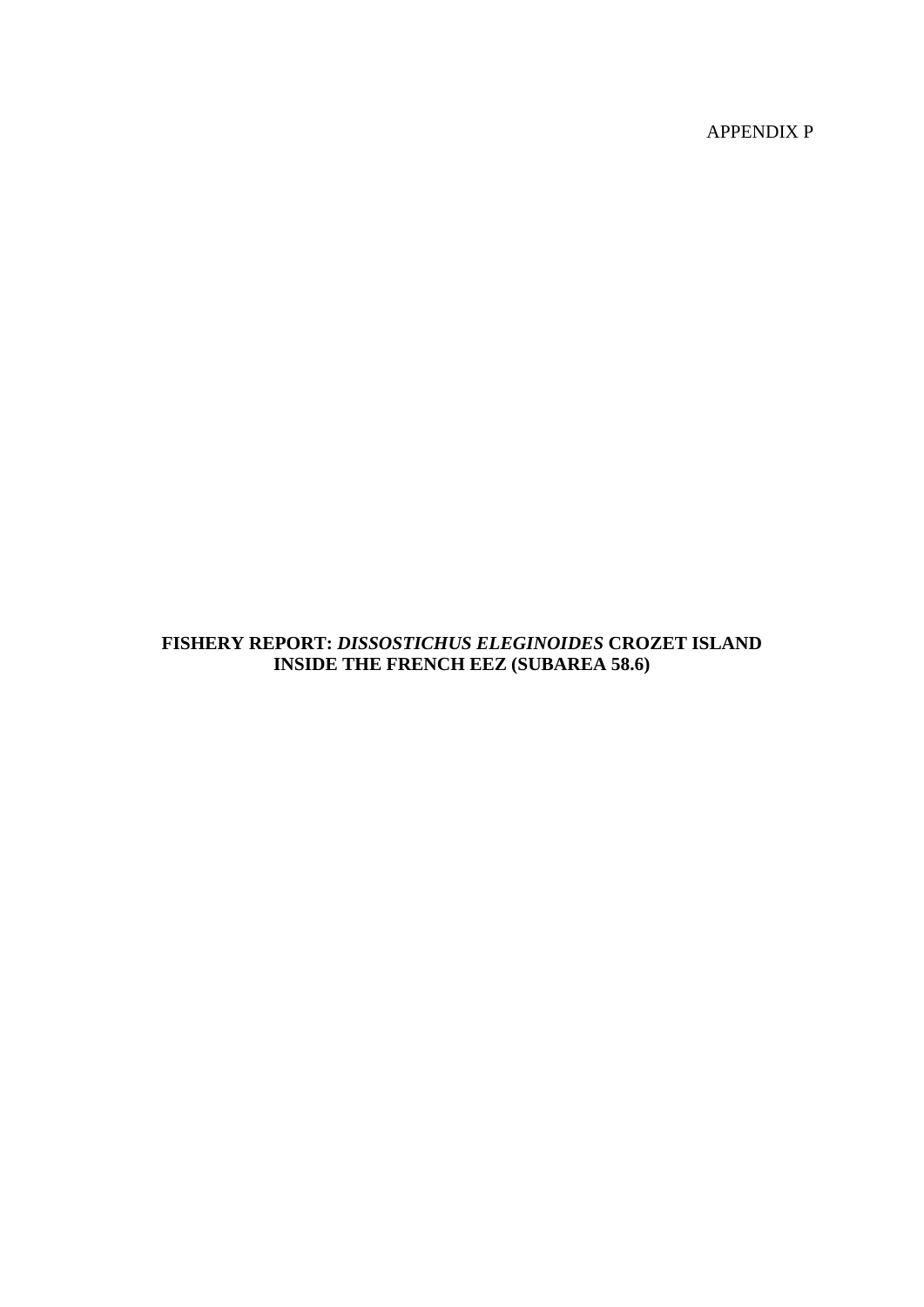# **CONTENTS**

Page

|                                                                                                                                                                              | 1<br>1<br>2<br>$\overline{2}$ |
|------------------------------------------------------------------------------------------------------------------------------------------------------------------------------|-------------------------------|
|                                                                                                                                                                              | 3                             |
|                                                                                                                                                                              | 3                             |
|                                                                                                                                                                              | 5<br>5                        |
| 5. By-catch $\ldots$ $\ldots$ $\ldots$ $\ldots$ $\ldots$ $\ldots$ $\ldots$ $\ldots$ $\ldots$ $\ldots$ $\ldots$ $\ldots$<br>5.2 Assessments of impact on affected populations | 5<br>5<br>5<br>6              |
|                                                                                                                                                                              | 6<br>6                        |
|                                                                                                                                                                              | 8<br>8<br>8                   |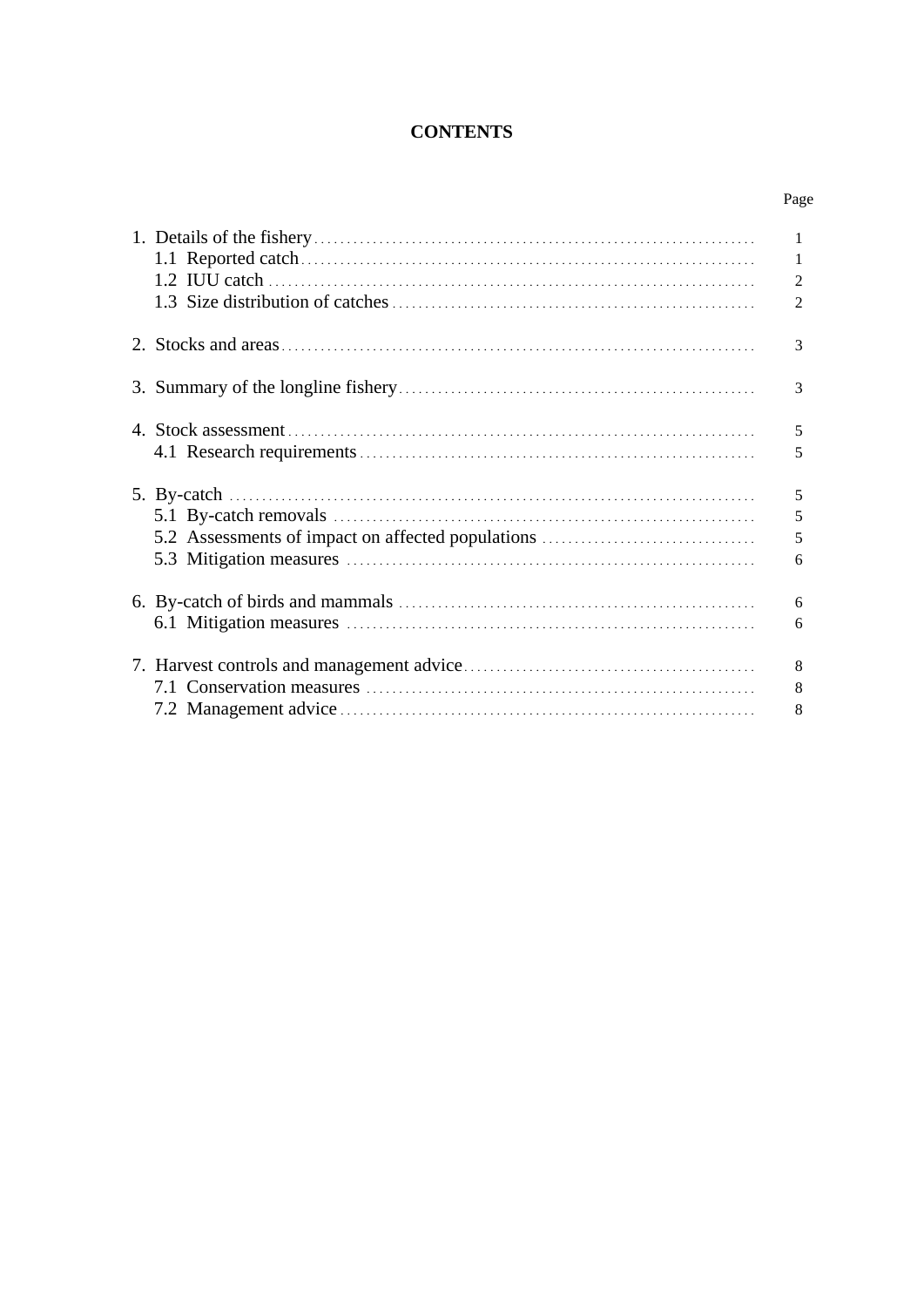### <span id="page-2-0"></span>**FISHERY REPORT:** *DISSOSTICHUS ELEGINOIDES* **CROZET ISLAND INSIDE THE FRENCH EEZ (SUBAREA 58.6)**

#### **1. Details of the fishery**

 The fishery for *Dissostichus eleginoides* operated in the French EEZ around the Crozet Islands in Subarea 58.6 (Figure 1).



Figure 1: Map of Subarea 58.6 showing the location of the French EEZ, and SSRUs B, C and D established by CCAMLR.

#### **1.1 Reported catch**

2. The catch limit of *D. eleginoides* set by France in its EEZ in Subarea 58.6 for the 2008/09 season (defined by France, 1 September 2008 to 31 August 2009) was 1 000 tonnes. The catch limit was allocated to seven longliners. The season's catch reported for this subarea to October 2009 was 746 tonnes. Reported historical catches in the fishery are shown in Table 1, including source of catch estimates (C2 and STATLANT). Fishing trials with trawlers have not been continued. In Subarea 58.6, the fishery has been conducted using longlines from 1996/97 to the present. The fishery was active all year. A high level of depredation on *D. eleginoides* catches from killer whales (*Orcinus orca*) is the main reason why fishers avoid the area.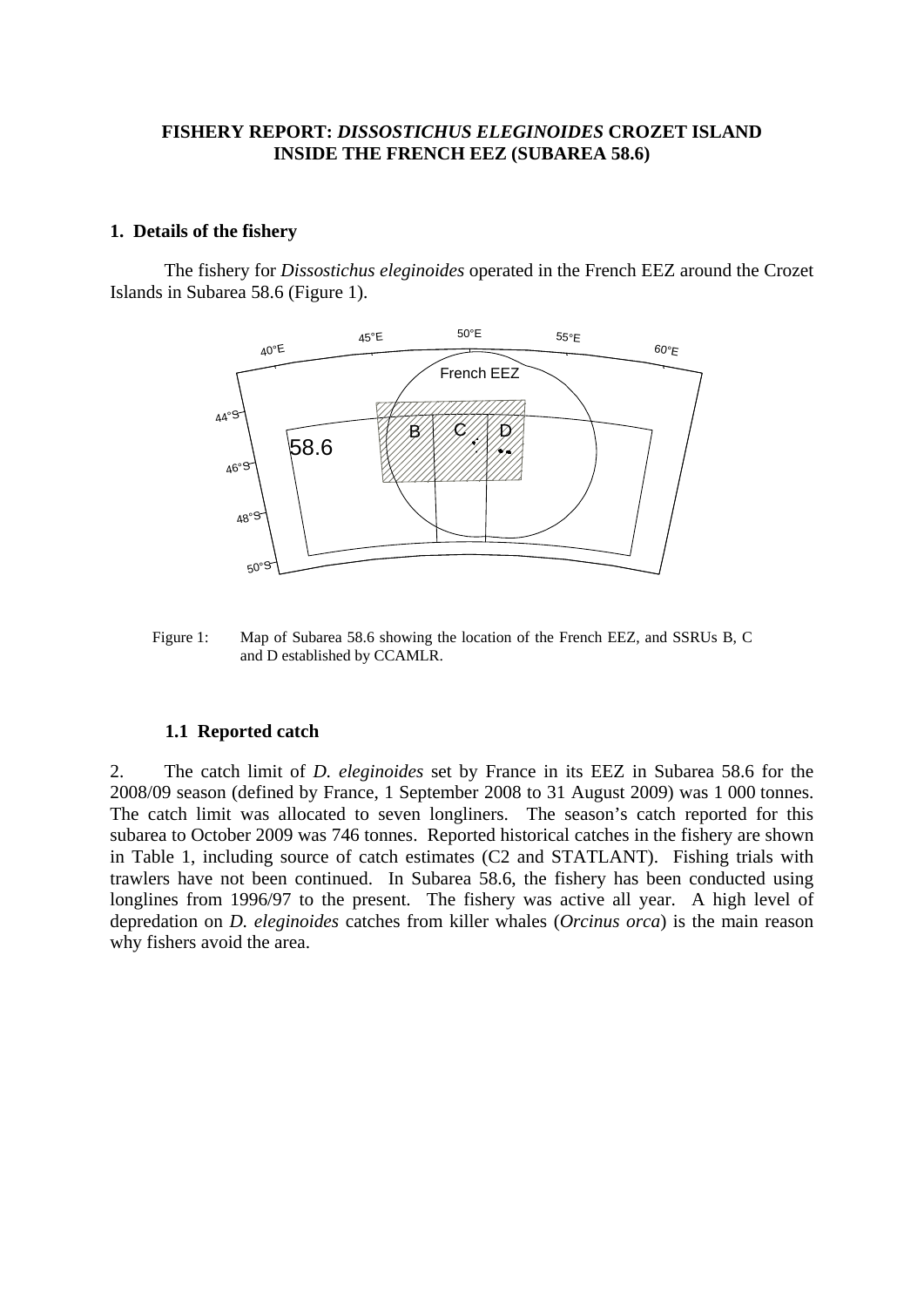| Season  | Reported catch<br>(tonnes) | <b>Estimated IUU</b><br>catch (tonnes) | Total removals<br>(tonnes) |
|---------|----------------------------|----------------------------------------|----------------------------|
| 1976/77 | 6                          | 0                                      | 6                          |
| 1977/78 | 370                        | $\theta$                               | 370                        |
| 1982/83 | 17                         | 0                                      | 17                         |
| 1986/87 | 488                        | 0                                      | 488                        |
| 1987/88 | 21                         | 0                                      | 21                         |
| 1993/94 | 56                         | 0                                      | 56                         |
| 1994/95 | 115                        | 0                                      | 115                        |
| 1995/96 | 3                          | 7875                                   | 7878                       |
| 1996/97 | 413                        | 11760                                  | 12 173                     |
| 1997/98 | 787                        | 1758                                   | 2 5 4 5                    |
| 1998/99 | 877                        | 1845                                   | 2722                       |
| 1999/00 | 1017                       | 1 4 3 0                                | 2447                       |
| 2000/01 | 1 0 9 1                    | 685                                    | 1776                       |
| 2001/02 | 1 1 5 8                    | 720                                    | 1878                       |
| 2002/03 | 531                        | 302                                    | 833                        |
| 2003/04 | 537                        | 380                                    | 917                        |
| 2004/05 | 559                        | 12                                     | 571                        |
| 2005/06 | 775                        | 55                                     | 830                        |
| 2006/07 | 410                        | $\Omega$                               | 410                        |
| 2007/08 | 823                        | 153                                    | 976                        |
| 2008/09 | 746                        | 0                                      | 746                        |

<span id="page-3-0"></span>Table 1: Catch history for *Dissostichus eleginoides* in the French EEZ in Subarea 58.6 (source: STATLANT data for past seasons, finescale data for current season, WG-FSA-09/5 Rev. 1 and past reports for IUU catch for the whole subarea).

## **1.2 IUU catch**

3. Details of the IUU catches attributed to Subarea 58.6 are given in Table 1. IUU fishing was first detected in 1996 and peaked at an estimated 11 760 tonnes in 1996/97. Since the 2004/05 season, IUU fishing occurred only outside the EEZ due to increased surveillance within the EEZ. In 2007/08, the IUU catch was estimated to be 153 tonnes from outside the EEZ. There was no evidence of IUU fishing in 2008/09.

#### **1.3 Size distribution of catches**

4. Data from the longline fishery cover the period 1996/97 to the current season (Figure 2). Most *D. eleginoides* caught by longline range from 40 to 130 cm in length, with a mode at approximately 70–80 cm at the beginning of the series, and 55–80 cm in recent seasons.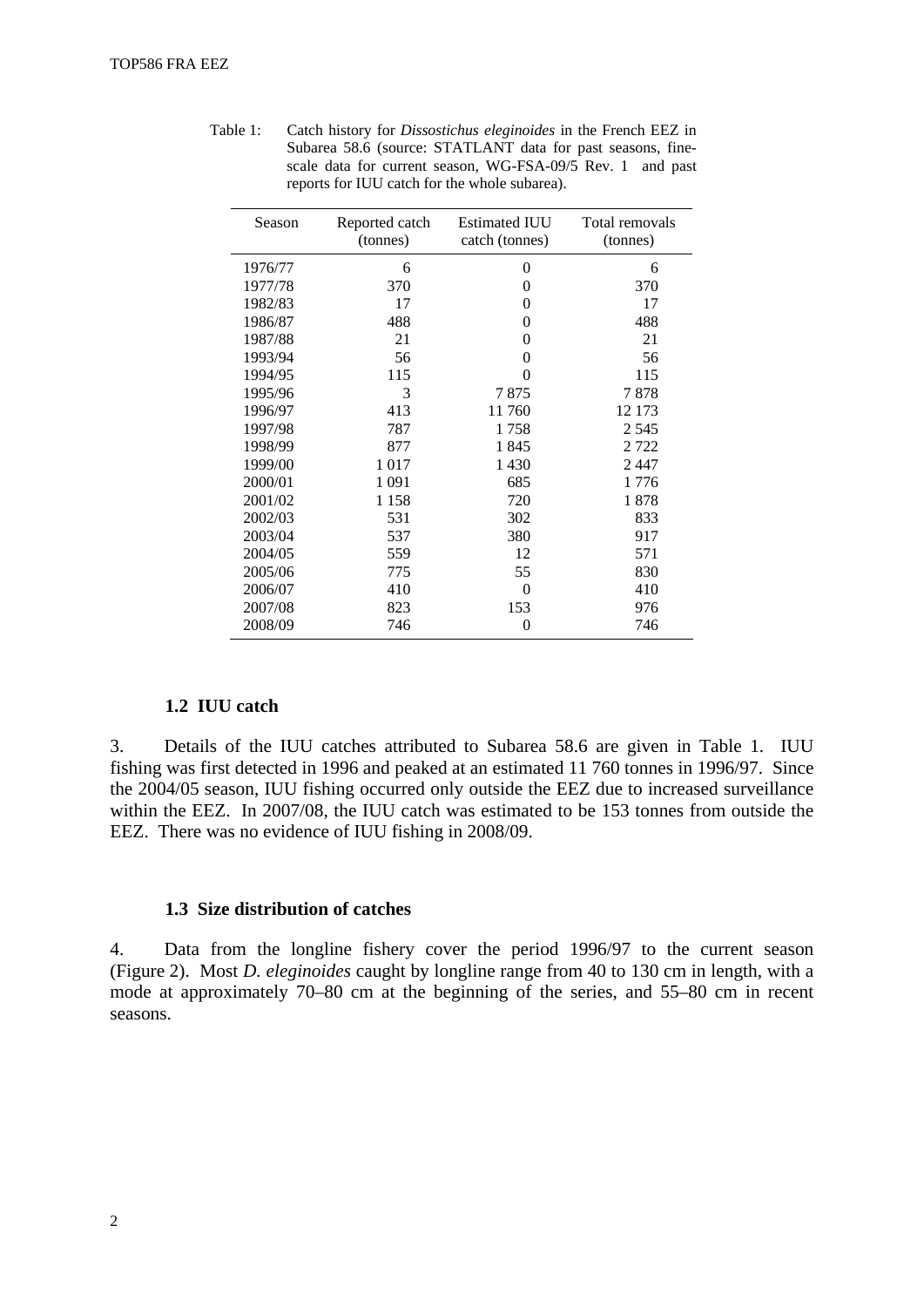<span id="page-4-0"></span>

Weighted Frequency (proportion of the catch)

Figure 2: Catch-weighted length frequencies for *Dissostichus eleginoides* caught by longline in the French EEZ in Subarea 58.6 (source: fine-scale and STATLANT data, and the lengthweight relationship was taken from observations on *D. eleginoides* in Subarea 58.7).

### **2. Stocks and areas**

5. Tagging experiments at Heard Island (Division 58.5.2) (WG-FSA-07/48 Rev. 1) show long-distance movements of sub-adult/adult fish between zones (Heard to Kerguelen and also Crozet) but the proportion of exchange between stocks is still unknown.

### **3. Summary of the longline fishery**

6. Reported catches by year and nationality for longline vessels are summarised in Table 2. The average (unstandardised) catch per hook has decreased from 0.27 kg/hook in 1996/97 to 0.13 kg/hook in 2008/09. Effort by month and year from the longline fishery is summarised in Table 3.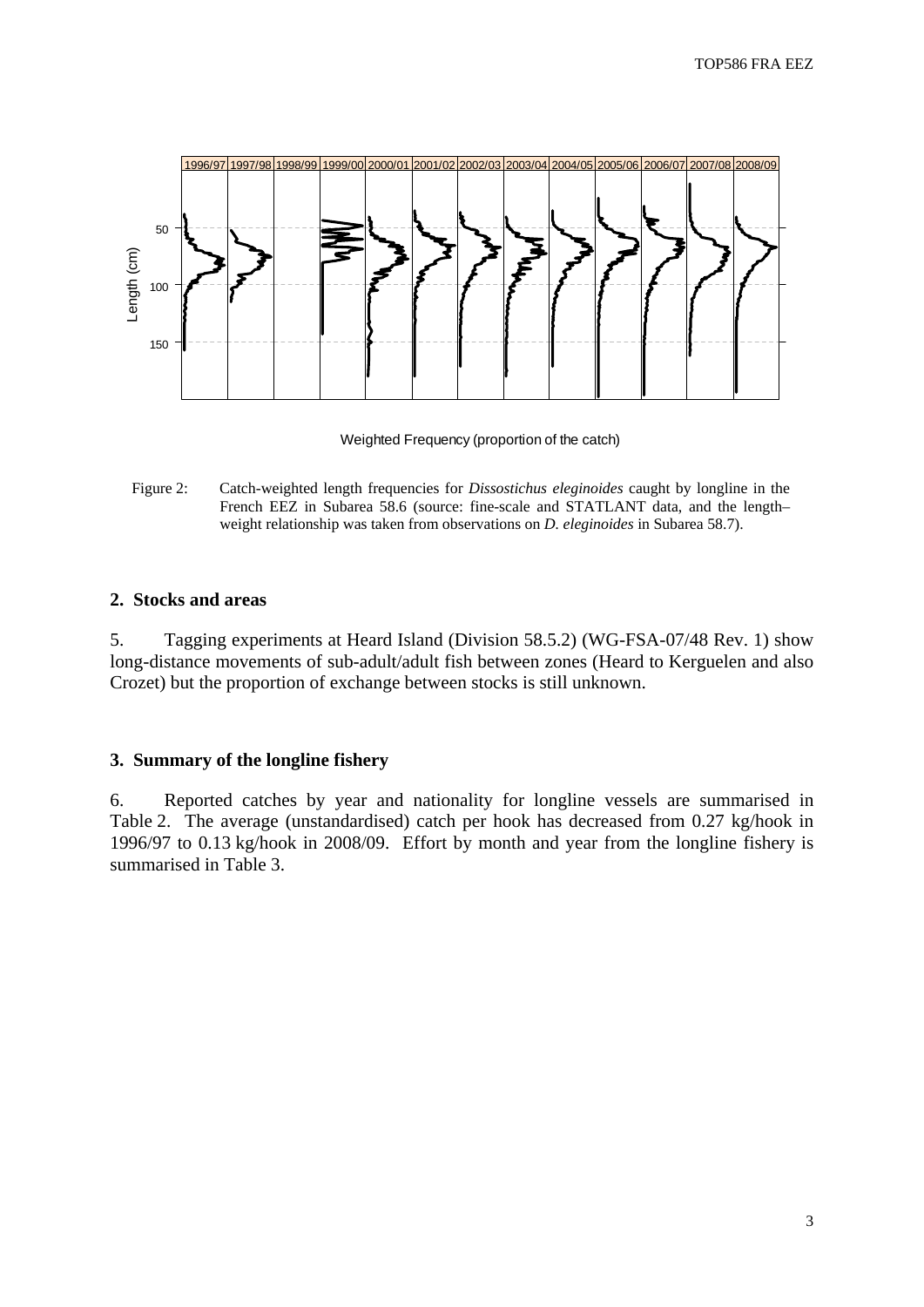| Season  | <b>Sets</b> | Catch (tonnes) |              |              |       | Number        | Catch/set    | Catch /hook Mean depth |      |
|---------|-------------|----------------|--------------|--------------|-------|---------------|--------------|------------------------|------|
|         |             | <b>SSRU B</b>  | <b>SSRUC</b> | <b>SSRUD</b> | Total | vessels       | (tonnes/set) | (kg/hook)              | (m)  |
| 1996/97 | 69          |                | 60           | 16           | 76    |               | 1.1          | 0.27                   | 1107 |
| 1997/98 | 8           |                | 12           |              | 12    |               | 1.5          | 0.26                   | 1115 |
| 1998/99 | 13          |                | 25           | 4            | 29    |               | 2.2          | 0.16                   | 1282 |
| 1999/00 | 455         | $\leq$ 1       | 641          | 355          | 996   | 6             | 2.2          | 0.26                   | 1127 |
| 2000/01 | 611         |                | 605          | 446          | 1052  | 6             | 1.7          | 0.23                   | 1044 |
| 2001/02 | 1044        | 4              | 884          | 404          | 1292  | 7             | 1.2          | 0.16                   | 975  |
| 2002/03 | 670         | 18             | 413          | 109          | 539   | 6             | 0.8          | 0.09                   | 1141 |
| 2003/04 | 668         | 116            | 216          | 194          | 526   | 7             | 0.8          | 0.11                   | 1142 |
| 2004/05 | 723         | 206            | 200          | 191          | 596   | 7             | 0.8          | 0.11                   | 1166 |
| 2005/06 | 876         | 192            | 349          | 515          | 1056  | 8             | 1.2          | 0.20                   | 967  |
| 2006/07 | 790         | 53             | 252          | 114          | 419   | $\mathcal{I}$ | 0.5          | 0.09                   | 1033 |
| 2007/08 | 907         | 67             | 572          | 184          | 823   | 7             | 0.9          | 0.17                   | 1111 |
| 2008/09 | 1041        | 90             | 321          | 335          | 746   |               | 0.7          | 0.13                   | 1074 |
| Total   | 7875        | 745            | 4551         | 2866         | 8162  | 13            |              |                        |      |

Table 2: Number of records extracted (sets), catch by SSRU (catch, tonnes), number of vessels (vessels) mean catch per set (tonnes/set), mean catch per hook (kg/hook) and mean depth fished (m).

Table 3: Number of sets by month and year (C2 data).

| Season  |          |          |                |              |                | Month          |                |                |          |          |              |                          | Total |
|---------|----------|----------|----------------|--------------|----------------|----------------|----------------|----------------|----------|----------|--------------|--------------------------|-------|
|         | Dec      | Jan      | Feb            | Mar          | Apr            | May            | Jun            | Jul            | Aug      | Sep      | Oct          | <b>Nov</b>               |       |
| 1996/97 | $\Omega$ | $\theta$ | $\overline{0}$ | $\theta$     | 0              | $\Omega$       | $\overline{0}$ | $\overline{0}$ | 0        | $\theta$ | 2            | 67                       | 69    |
| 1997/98 | 8        | $\theta$ | $\overline{0}$ | $\theta$     | $\theta$       | $\theta$       | $\overline{0}$ | $\overline{0}$ | 0        | $\theta$ | $\mathbf{0}$ | $\theta$                 | 8     |
| 1998/99 | $\Omega$ | $\theta$ | $\theta$       | $\theta$     | $\overline{0}$ | $\theta$       | $\overline{0}$ | $\theta$       | $\theta$ | 9        | 4            | $\theta$                 | 13    |
| 1999/00 | 9        | 23       | 26             | 22           | 53             | 16             | 30             | 125            | 73       | $\theta$ | 53           | 25                       | 455   |
| 2000/01 | 72       | 175      | 43             | 73           | 37             | $\overline{0}$ | $\theta$       | 86             | 48       | 41       | 32           | 4                        | 611   |
| 2001/02 | 19       | 32       | 99             | 170          | 135            | 150            | 144            | 87             | 0        | 87       | 58           | 63                       | 1044  |
| 2002/03 | 118      | 116      | 42             | 32           | 102            | 87             | $\Omega$       | 43             | $\theta$ | 104      | $\theta$     | 26                       | 670   |
| 2003/04 | 30       | 42       | 205            | 50           | 18             | 40             | 87             | 74             | 46       | 27       | $\Omega$     | 49                       | 668   |
| 2004/05 | $\Omega$ | 27       | 252            | $\mathbf{0}$ | $\theta$       | 47             | 155            | 52             | 22       | 64       | 10           | 94                       | 723   |
| 2005/06 | 30       | 86       | 267            | $\theta$     | 39             | 132            | 160            | $\Omega$       | 8        | 86       | $\Omega$     | 68                       | 876   |
| 2006/07 | 54       | $\theta$ | 199            | 73           | 18             | 78             | 60             | 161            | 65       | 4        | 13           | 65                       | 790   |
| 2007/08 | $\Omega$ | $\theta$ | 225            | 70           | 118            | 217            | 40             | 58             | 88       | 22       | 4            | 65                       | 907   |
| 2008/09 | 25       | 61       | 270            | 46           | 180            | 250            | 86             | 96             | 27       | -        |              | $\overline{\phantom{0}}$ | 1041  |
| Total   | 365      | 562      | 1628           | 536          | 700            | 1017           | 762            | 782            | 377      | 444      | 176          | 526                      | 7875  |

7. The effort was mainly in SSRUs C and D until 2002/03, and then became as important in SSRU B until 2005/06 and then declined in more recent years.

8. Depredation has an impact on the catch landed from each line.

9. WG-IMAF-09/12 estimated that the depredation over the 2002/03–2007/08 period was 1 200 tonnes, this implies a depredation rate of 41%.

10. A pot trial cruise has been planned for February 2010 to try to find solutions to the depredation problem and the seabird mortality problem.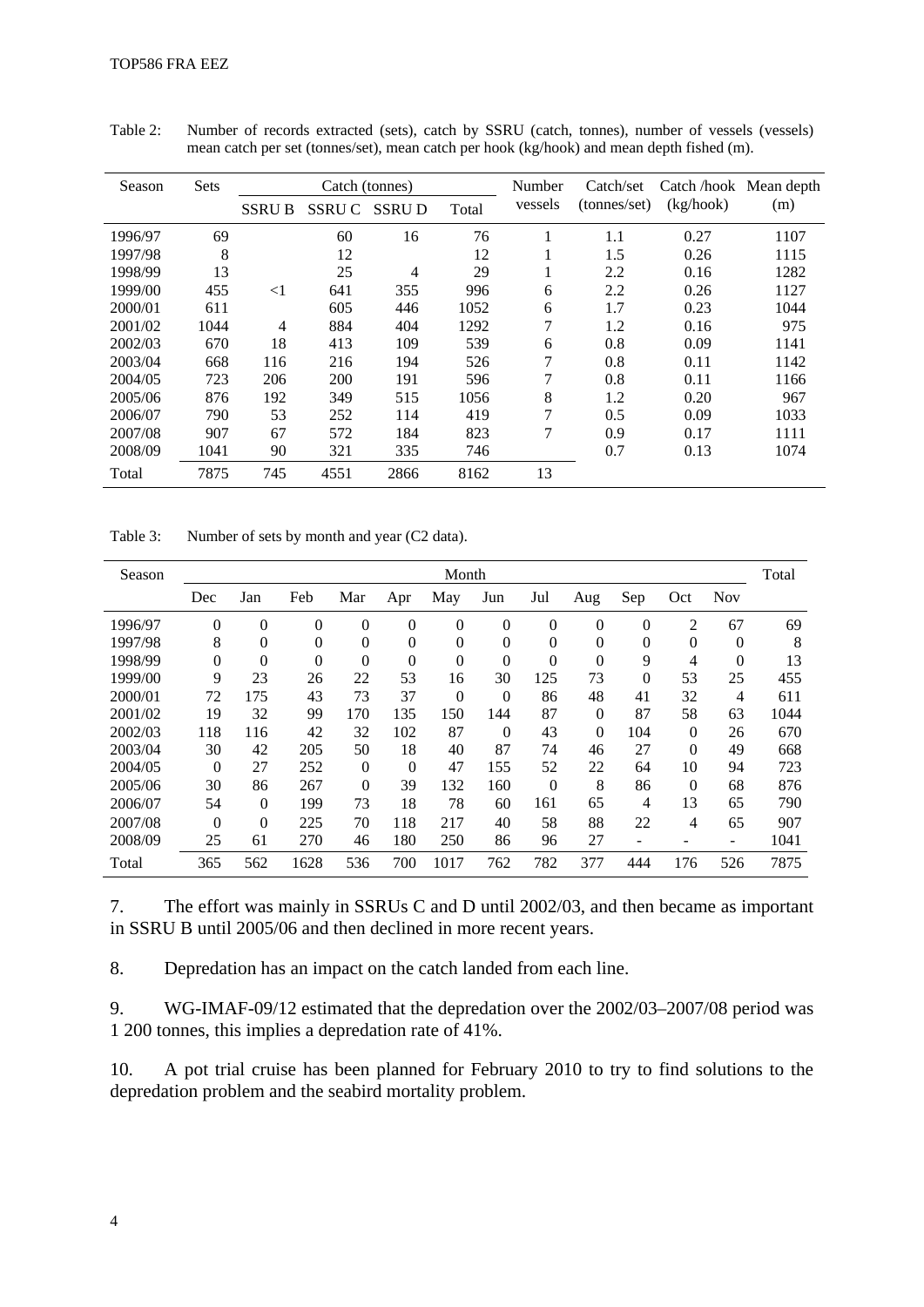### <span id="page-6-0"></span>**4. Stock assessment**

11. No formal stock assessment has been carried out for Subarea 58.6. Tagging has been carried out since 2006, so far 2 786 fish have been tagged from commercial longliners at Crozet. Of the tagged fish, 106 were recaptured; 98 from French tagging and 8 from tagging at Heard Island.

#### **4.1 Research requirements**

12. The Working Group encouraged the estimation of biological parameters for Crozet, and the development of a stock assessment for this area. The Working Group encouraged France to continue its tagging program in Subarea 58.6.

### **5. By-catch**

#### **5.1 By-catch removals**

13. By-catch removals from the longline fishery for *D. eleginoides* are detailed in Table 4. In order of importance, macrourids (*Macrourus carinatus*), rajids (*Raja taaf*) and morids (*Antimora rostrata*) form the bulk of the by-catch. Only the last species is fully discarded, the others being partly or totally processed.

| Season  | Macrourids<br>reported catch<br>(tonnes) | Rajids<br>reported catch<br>(tonnes) | Antimora rostrata<br>reported catch<br>(tonnes) |
|---------|------------------------------------------|--------------------------------------|-------------------------------------------------|
| 1998/99 |                                          | 3                                    | 0                                               |
| 1999/00 | 97                                       | 31                                   | 12                                              |
| 2000/01 | 99                                       | 6                                    |                                                 |
| 2001/02 | 196                                      | 36                                   | 11                                              |
| 2002/03 | 147                                      | 92                                   | 19                                              |
| 2003/04 | 116                                      | 73                                   | 56                                              |
| 2004/05 | 132                                      | 93                                   | 67                                              |
| 2005/06 | 149                                      | 121                                  | 53                                              |
| 2006/07 | 117                                      | 83                                   | 43                                              |
| 2007/08 | 135                                      | 46                                   | 64                                              |
| 2008/09 | 170                                      | 42                                   | 75                                              |

Table 4: Catch history for by-catch species (macrourids, rajids and *Antimora rostrata*) taken in the longline fishery for *Dissostichus eleginoides* in the French EEZ in Subarea 58.6 (source: fine-scale data). Last season is incomplete.

### **5.2 Assessments of impact on affected populations**

14. No stock assessments of individual by-catch species were undertaken.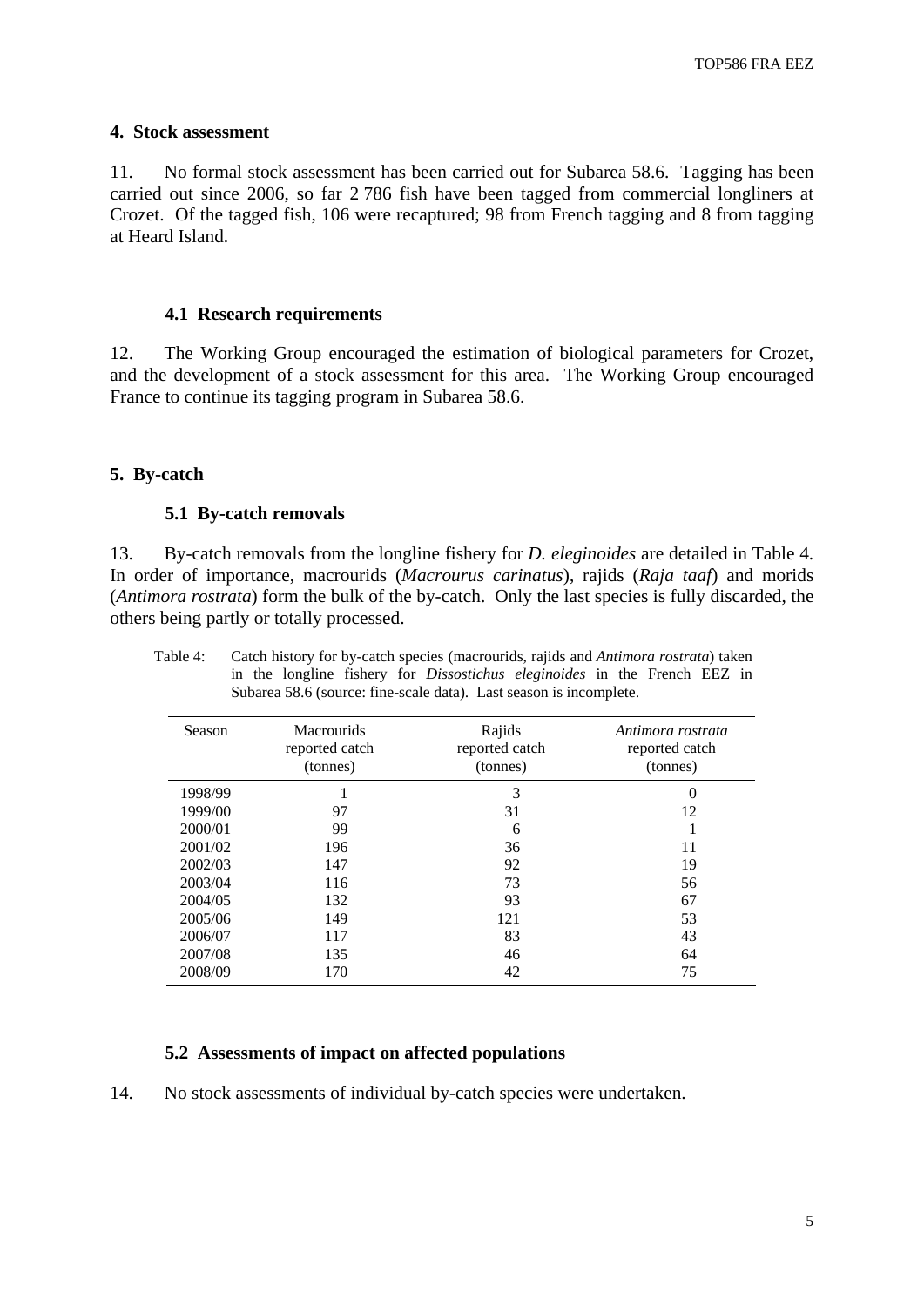#### **5.3 Mitigation measures**

<span id="page-7-0"></span>15. The Working Group recommended that areas with high by-catch rates should be avoided.

#### **6. By-catch of birds and mammals**

16. There were 23 seabird mortalities observed inside the French EEZ in Subarea 58.6 in 2008/09 (WG-IMAF-09/4 Rev. 2, paragraph 3). These consisted of 19 white-chinned petrels (*Procellaria aequinoctialis*), 3 northern giant petrels (*Macronectes halli*) and 1 grey petrel (*P. cinerea*). By-catch rates (birds/thousand hooks) and estimated by-catch of seabirds are shown in Table 5.

Table 5: Total extrapolated incidental mortality of seabirds and observed mortality rates (birds/thousand hooks) in longline fisheries in the French EEZ at Crozet (Subarea 58.6). Data from SC-CAMLR-XXVIII, Annex 7, Table 4.

| Fishing season | By-catch rate | Estimated by-catch |
|----------------|---------------|--------------------|
| $2000/01*$     |               |                    |
| 2001/02*       | 0.1672        | 1243               |
| $2002/03*$     | 0.1092        | 720                |
| $2003/04*$     | 0.0875        | 343                |
| 2004/05        | 0.049         | 242                |
| 2005/06        | 0.0362        | 235                |
| 2006/07        | 0.065         | 314                |
| 2007/08        | 0.0305        | 131                |
| 2008/09        | 0.015         | 93                 |

\* The number of observed hooks has not been collected and the values given are from the total number of hooks set.

17. Further details of seabird by-catch in previous seasons can be found in the Scientific Committee reports.

18. No mammals have been reported as by-catch in Subarea 58.6 in the 2008/09 season.

19. WG-IMAF assessed the level of risk of incidental mortality of seabirds in Subarea 58.6 as category 5 (high) (SC-CAMLR-XXVIII, Annex 7, Table 14 and Figure 2).

#### **6.1 Mitigation measures**

20. Details of mitigation measures applied in previous seasons can be found in the Scientific Committee reports (SC-CAMLR-XXIII, Annex 5, paragraphs 7.35 to 7.45; SC-CAMLR-XXV, Annex 5, Appendix D, paragraph 14; SC-CAMLR-XXVI, paragraph 5.7; SC-CAMLR-XXVII, paragraphs 5.6 to 5.11). Measures in place during the 2008/09 season included: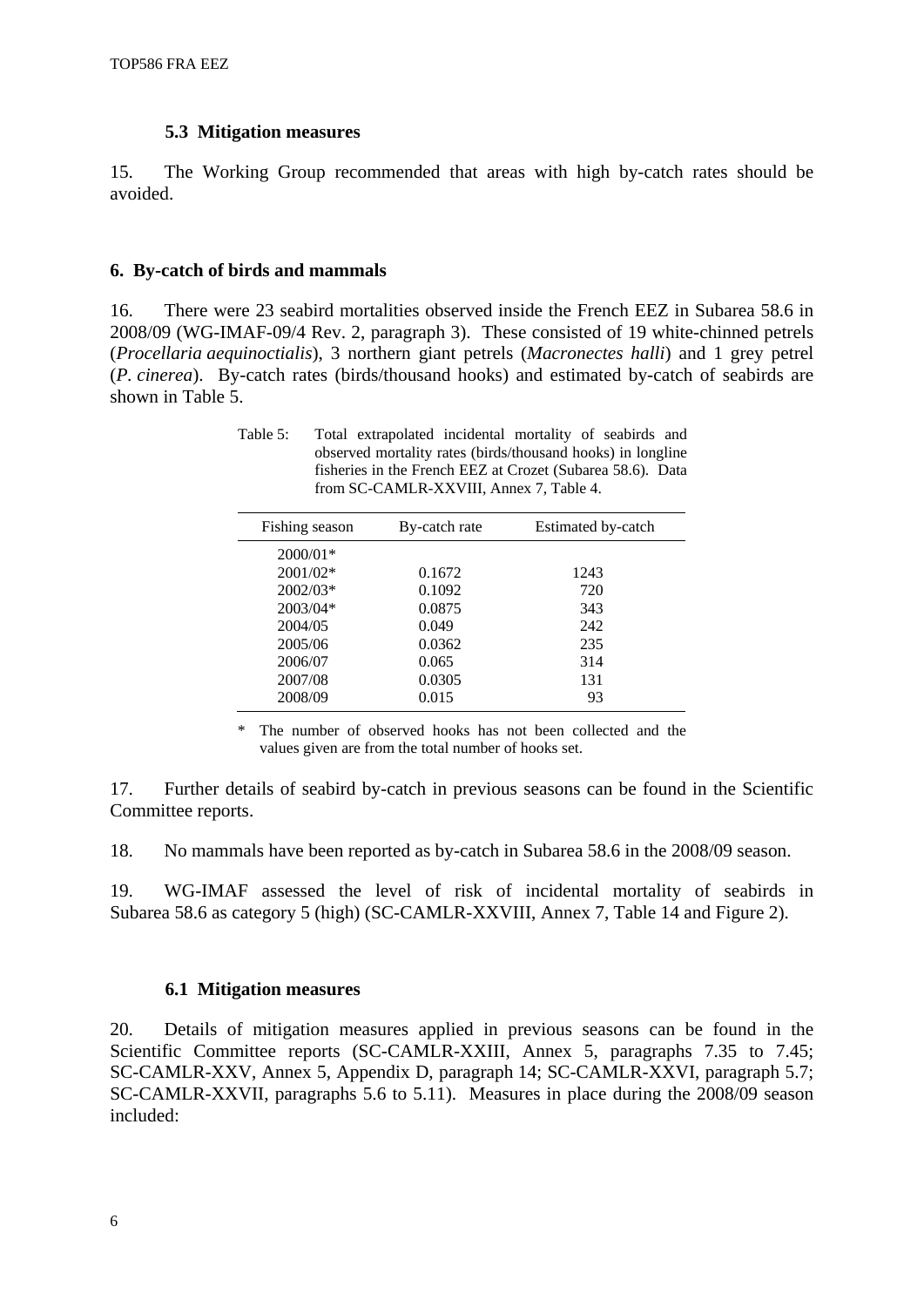- (i) line-weighting regimes as specified in Conservation Measure 24-02 are applicable to French autoliners;
- (ii) at least two streamer lines meeting the CCAMLR specifications are compulsory. Some vessels use up to seven streamer lines. The aim for the season was to increase the aerial coverage to at least 100 m;
- (iii) the use of a Brickle curtain-type device during hauling was compulsory;
- (iv) the discarding of hooks and the use of black lines are prohibited;
- (v) night setting of longlines was implemented throughout the season;
- (vi) dumping of offal during setting and hauling was prohibited.
- 21. New mitigation measures for 2009/10:
	- (i) Continuation of an action plan –

The plan contains action details for the following five elements:

- prescription of conservation measures
- regulatory instruments
- education and training
- data collection
- research and development.
- (ii) Improvement to streamer lines –

 New streamers will be tested to ensure that an aerial coverage of 100 m is attained by all vessels. The construction and materials used will be standard across all vessels.

(iii) Implementation of the Brickle curtain –

The designs will be modified to achieve lower catch rates.

(iv) Night setting of longlines –

This measure will continue to be implemented in the 2009/10 season.

(v) Offal discharge –

 Dumping of offal during setting and hauling is prohibited. Offal will be retained for discharge when the vessel is in transit.

(vi) Hook discards –

There will continue to be a prohibition of discarding hooks.